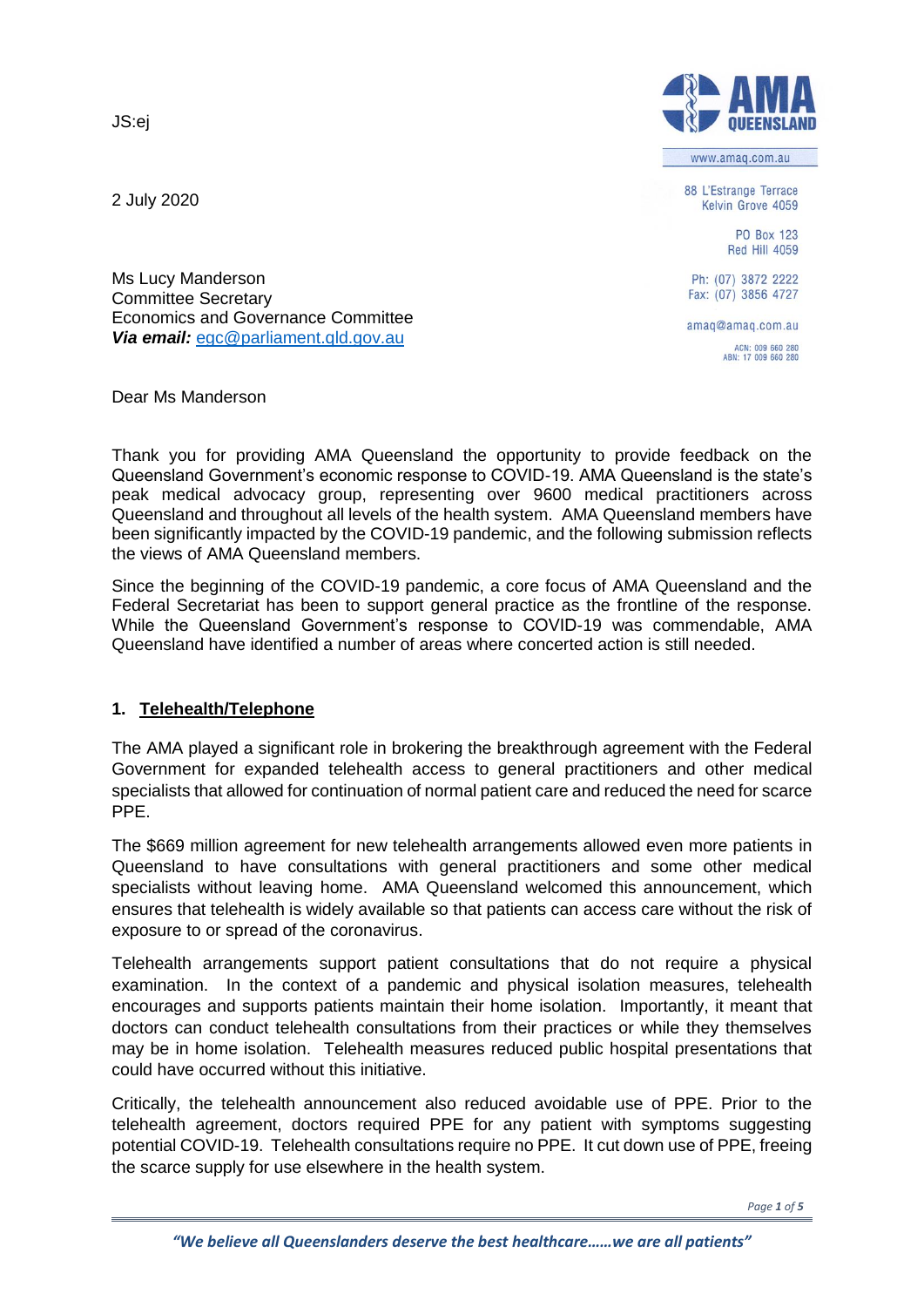While the Government adopted a staged approach to the introduction of telehealth, it was obvious from very early on that patients needed to be given broad access to telehealth services.

Overall, patients are overwhelmingly embracing telehealth as an important part of their health care management, making a strong case for the Government to make the COVID-19 telehealth reforms a permanent feature of our health system. This includes how to integrate telehealth into day to day general practice and other relevant medical specialties.

## **2. Mental Health**

AMA Queensland recognises that mental health policy and responses during COVID-19 is a very complex and fraught, given that Australia (and the world) were experiencing a phenomenon unknown in modern times. All governments endeavoured to respond accordingly, however the AMA believes that the National Mental Health Commission could have acted sooner and more assertively in leading the national response.

The AMA and other key stakeholders were not contacted for input into the national Plan by that the Commission until the first week of May. This work should have been undertaken much earlier, as millions of people had already been living under isolation and physical distancing for many weeks. This also meant that the AMA had a short timeframe to input into a Plan of such national significance. As such, the AMA has some concerns about the *National Mental Health and Wellbeing Pandemic Response Plan*, while supporting the general goals of the Plan.

The AMA's submission noted the need for specific measures that would renew and expand the focus on the mental health of the population to address the needs of Australian citizens and residents as they emerge from the health and social effects of the pandemic. The AMA has publicly stated that the unprecedented nature of the pandemic, and the control measures enacted at the State and Federal level, will affect people in different ways; ranging from general stress, worry and concern to more serious mental health issues requiring clinical pathways to appropriate treatment.

The AMA notes that there are certain groups in the community who may be suffering more acute mental health issues. These include:

- $\triangleright$  people with pre-existing mental illnesses;
- $\triangleright$  those encountering higher levels of stress and uncertainty (including the recently unemployed or under-employed, and those with less stable or secure housing);
- $\triangleright$  frontline and essential workers, including health workers;
- $\triangleright$  the vulnerable and socially isolated, including those with severe mental illness;
- $\triangleright$  the elderly, both in the community and in aged care facilities; and
- $\triangleright$  children and young people, who are disproportionately experiencing the massive extra burden that the economic collapse is placing on them.

The AMA supports the initiative to gather information cooperatively and prospectively on the mental health impacts of the COVID-19 pandemic and public health measures, however, increased mental healthcare demand is already evident, and immediate action needs to be taken. The evidence for people drinking more during the COVID-19 pandemic would not have helped this situation, because we know the evidence between poor mental health and alcohol and other drugs and the risk of developing a mental health condition is clear. <sup>1</sup> According to

 $\overline{a}$ 

<sup>1</sup> 2019 National Drug Strategy Household Survey (NDSHS)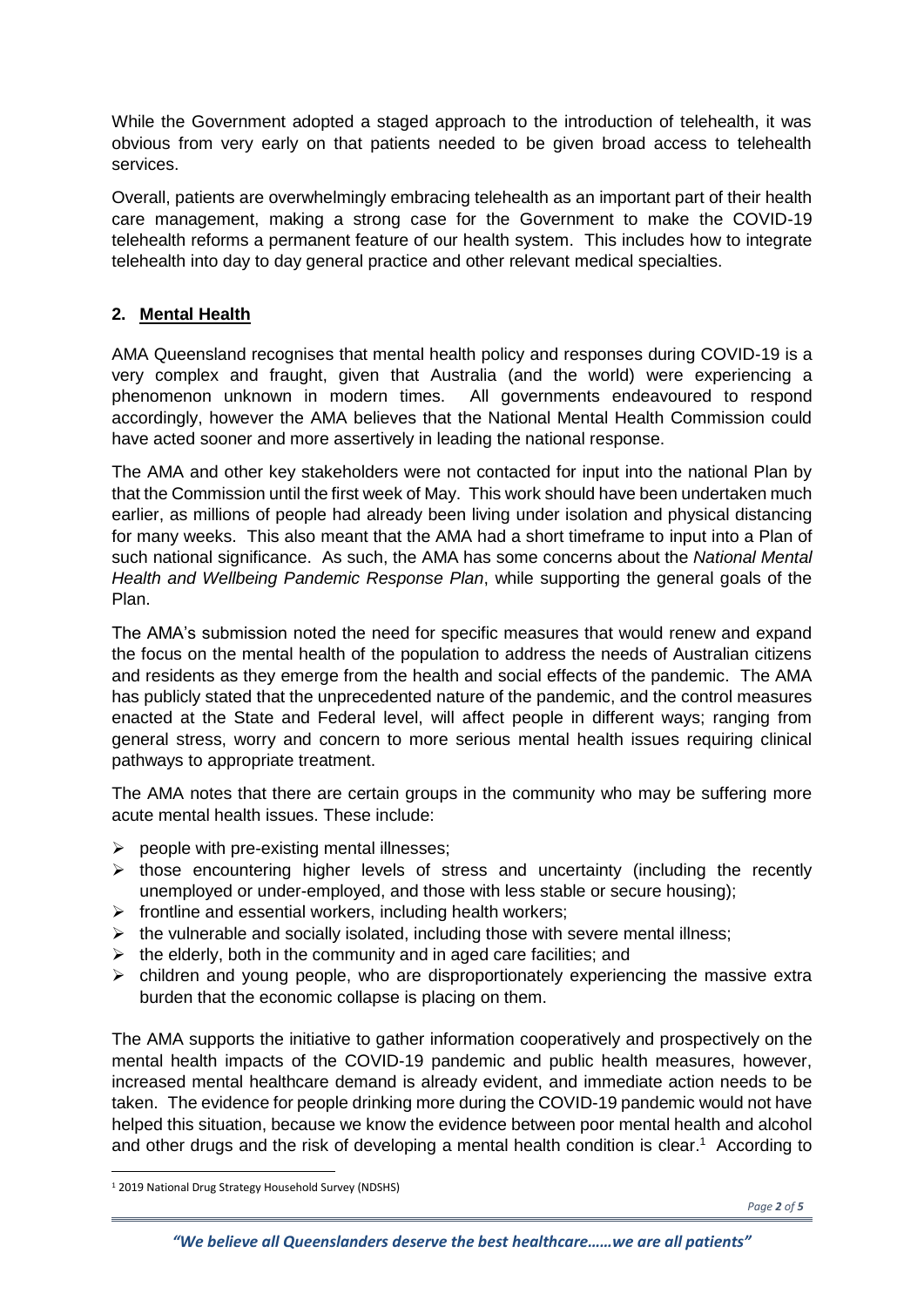the 2019 National Drug Strategy Household Survey (NDSHS), people who exceeded the single occasion risk guidelines for alcohol consumption at least weekly were more likely to have high or very high levels of psychological distress (16%) than people drinking at low-risk levels for a single occasion (9.3%).

There has not been an effective population mental health approach despite over two months of COVID-19 pandemic public health measures. In particular:

- $\triangleright$  There has been little to no response to address mental health issues in the community.
- $\triangleright$  There has been no specific planning to identify and respond to likely demand for mental health services.
- $\triangleright$  Existing structural problems in governance of public mental health services (federal-state divides) have not been addressed and impede coordination of services.
- $\triangleright$  Outreach resources as the Mental Health Commission proposes are insufficient to meet existing needs

AMA Queensland strongly believes that there is a greater role for general practice in supporting Australia's mental health. Many health professionals, including GPs, psychiatrists, and emergency physicians, are seeing significant growth in the number of patients seeking treatment and support for their mental health.

General practitioners are best placed to manage the increased demands for mental and related physical health care. It is the GP who can assess and assist in the referral pathways to other clinical care, and also help patients manage other health issues that have arisen during this unique period.

Private health practitioners in psychiatry, psychology and allied health have been actively providing care for patients with existing and new mental illness during the COVID-19 pandemic, rapidly shifting to flexible modes of care such as telehealth, and private psychiatric hospitals have been providing ongoing comprehensive mental healthcare during the response.

As social distancing measures and travel restrictions are likely to continue, the ongoing extension of the COVID-19 telehealth provisions to metropolitan areas is necessary to provide more accessible, high-quality mental health are across private and public sectors.

With an increasing number of Queenslanders requiring support for poor mental health and wellbeing during COVID-19, particularly in rural and remote communities, AMA Queensland is calling for significant expansion throughout the State of support services across the whole continuum of care, including better coordination of clinical care for people with severe, chronic and complex needs.

AMA Queensland strongly supports an increase in access to tele-health and online support for medical practitioners to address social, geographical and cultural barriers which impede access to mental health services for vulnerable Queenslanders.

AMA Queensland has recognised the significant investment that the Queensland Government has made in the establishment of Rural Generalist training and incorporating an advanced skill in mental health training. There is already evidence that this is a valued investment for rural and remote communities. AMA Queensland is calling for these doctors to have funded upskilling opportunities in mental health as well as addiction medicine in major centres around Queensland. In addition, mental health and addiction medicine training needs to be a focus of professional development activities and in-hospital teaching for all junior doctors in major hospitals.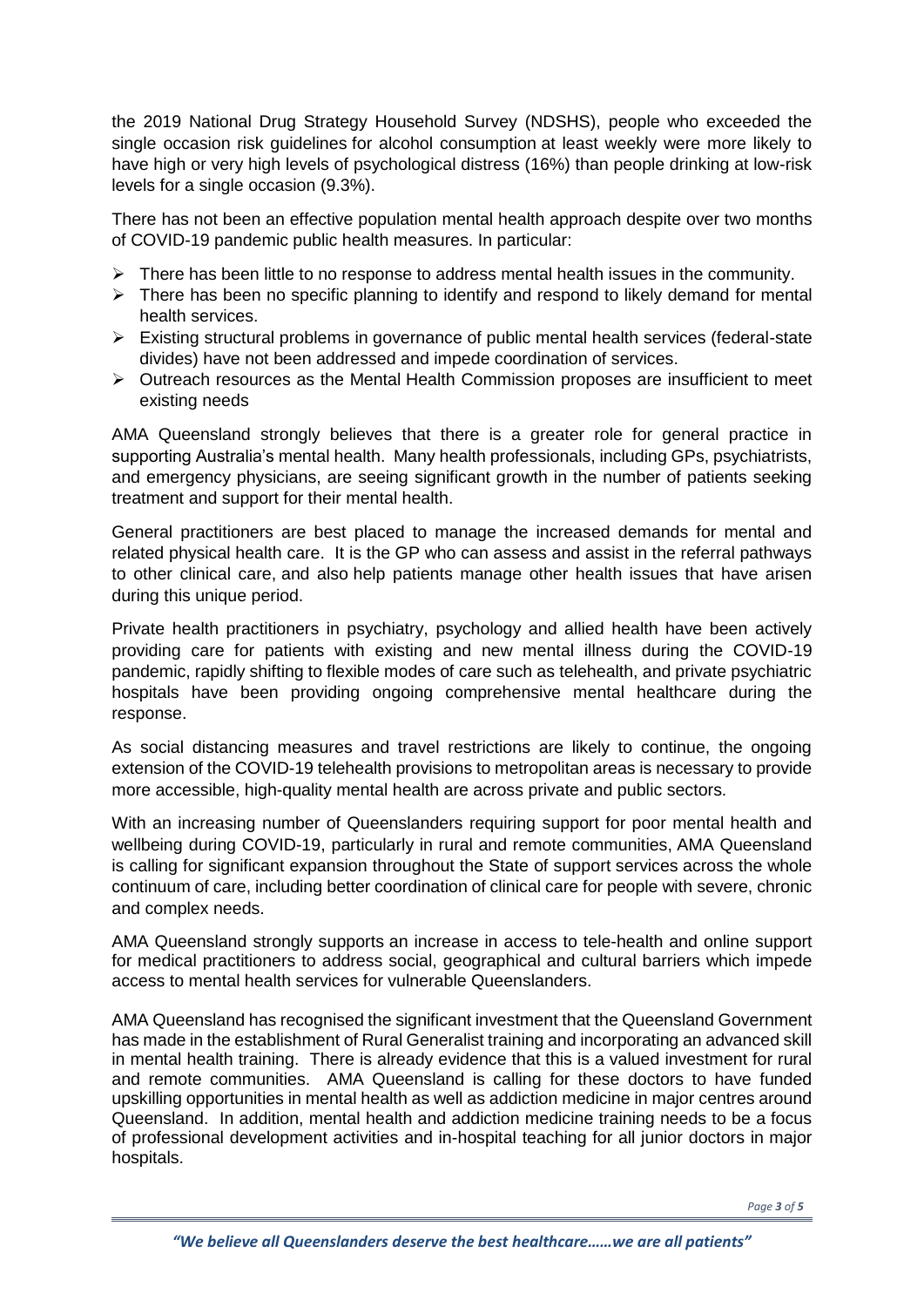This would enhance the mental health capability in regional communities, allow GP's to access mental health treatment plan MBS item numbers, and this will provide GPs to provide their patients with more comprehensive treatment options by accessing Medicare rebate able services from psychologists and social workers.

AMA Queensland also believes that the mental health of PGY 2-5 doctors was overlooked in the economic response into COVID-19. AMA Queensland has previously called on the Queensland Government to expand the Wellbeing at Work program to PGY 2-5 doctors. AMA Queensland believes that this pandemic has highlighted the importance of ensuring that PGY 2-5 doctors' mental health is well looked after. For the majority, if not all, of young doctors, this is the first pandemic they have had to deal with and they were on the frontline of this. While AMA Queensland acknowledges that the Queensland Government has provided significant investment into the Resilience on the Run program in 2017-2018, AMA Queensland now believes that this pandemic has provided the Queensland Government with encouragement to look after the mental health of some of our most vulnerable doctors on the frontline.

## **3. Future pandemics**

AMA Queensland supports the actions of the Queensland Government during the current pandemic including closing the border, mandatory shut-down of businesses, and working with the Commonwealth Government to access PPE (masks, gowns, screens) to reduce the risk of infection at the community level.

In the event of future pandemics AMA Queensland would recommend the following actions to support the work of doctors in Queensland:

- $\triangleright$  Consistent, succinct and timely communication across all media from a single trusted source should be provided.
- $\triangleright$  Increased involvement of AMA Queensland and colleges in the decisions regarding the cancellation of elective surgeries, changes to billing practices and any decision that affects patients access to clinics, with sufficient time for doctors to apply the changes.
- Increased involvement of AMA Queensland members in disaster/pandemic planning including local community health needs.
- $\triangleright$  Maintain all Telehealth/Telephone item numbers (including those for mental health).
- $\triangleright$  An increase in the Practice Incentive Payment (PiP) to subsidise the cost of PPE that Doctors have incurred by continuing to see patients face to face.
- $\triangleright$  Increased use of telehealth including case conferences between hospital staff and the GP prior to the imminent discharge of patients with complex conditions (which is MBS compensable) supported by electronic hospital discharge summaries /Electronic hand over directly to GP to enable continued comprehensive care.
- $\triangleright$  GP Clinics should be given similar priority to hospitals when it comes to the distribution of flu vaccines, PPE and hand sanitiser as they are on the front line of care – our members were concerned that during the current pandemic the Queensland Government emailed them to inform them to contact the PHN's to access PPE only to be informed they were unable to supply it.
- $\triangleright$  During the current pandemic doctors in training were directed to work in areas of the hospital to better accommodate for unforeseen circumstances and as a result, the patient workload decreased which meant a reduction in on-the-job opportunities. AMA Queensland strongly advocates for adequate resourcing during pandemics and for Queensland Health to support registrars after hours than the current approach which perpetuated shortages or deficits amongst DITs.
- $\triangleright$  Support the senior active doctor registration category so senior doctors can contribute their expertise in a wide range of areas including: